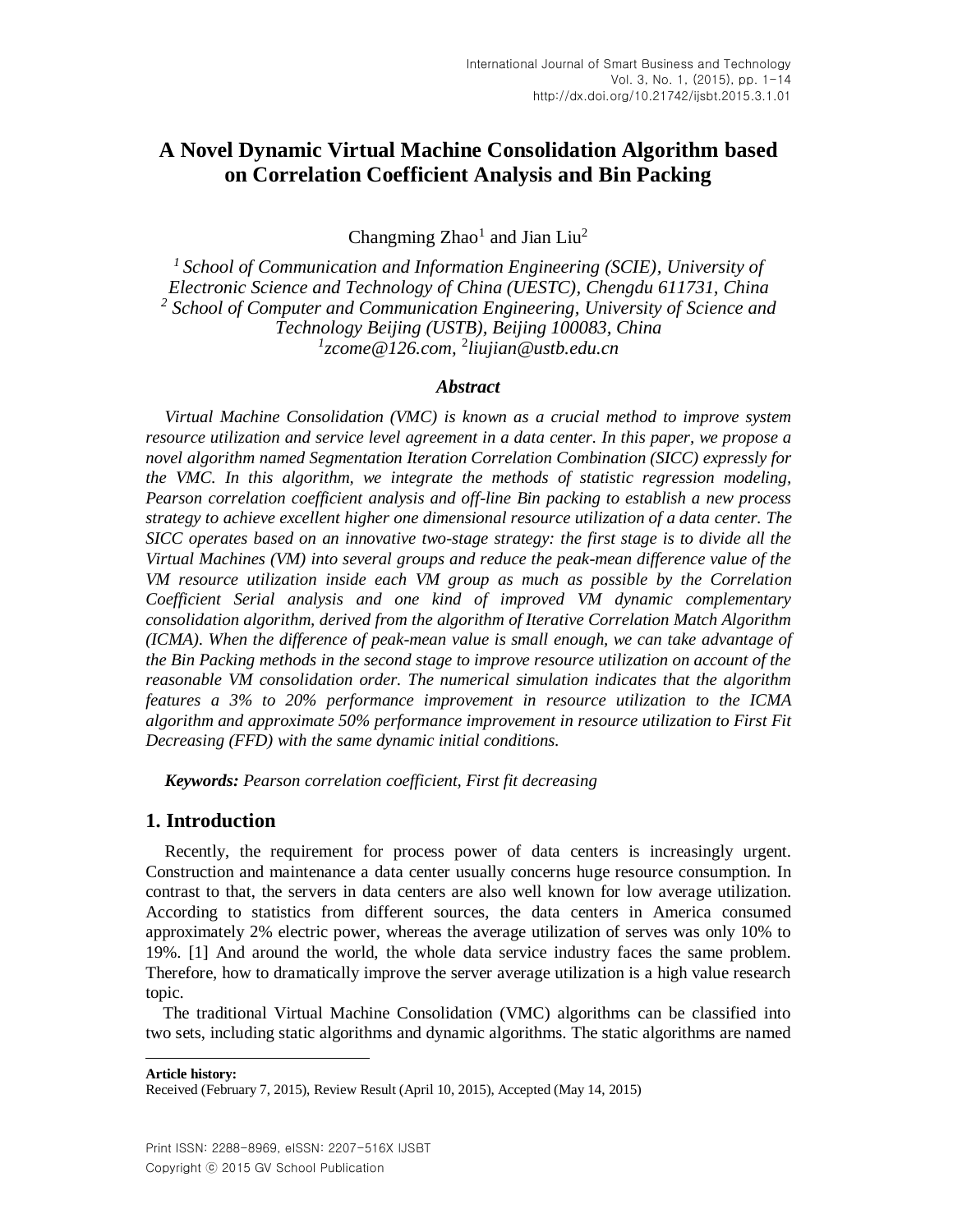static models and these static models are generally simplified as some kinds of special off-line Bin Packing model. The FFD heuristic algorithms [\[2\]](#page-11-1) and intelligent programming algorithms [\[3\]](#page-11-2) are frequently used static algorithm VMC in scholarly works. And the static algorithms usually benefit from the static model as preferable global optimization performance and low calculation cost. This is a type of mature and good performance theory to deal with the VMs with low dynamic characteristics. However, the advantages also encumber the algorithms with extremely poor dynamic resource utilization that, considering the SLA requirement, the VM's utilized capacity must be set as VM's peak resource utilization. It may cause a mass of new resource fragmentation in the static algorithm process.

Contrary to the static VMC algorithm, the dynamic VMC algorithms pertinently aim to better utilize the resource complementation in the time domain and absence of design for resource overall optimization. There are several primitive dynamic strategies for VMC, such as peak allocation placement of One-time Consolidation (OTC), which means each VM has only one chance for consolidation, based on rough tendency estimation for resource utilization [\[4\].](#page-11-3) However, these methods are deeply flawed in SLA or resource utilization. Verma proposed an improved OTC algorithm named Placement Based Correlation (PCB) [\[5\].](#page-11-4) If two VM's utilization tendency is roughly complementary and the summary of their nominally average utilized capacity is no more than one VM's upper limit of resource reservation, we can regard the two VMs as good multiplexing pair. The algorithm achieves a balance in resource utilization and SLA based probability criterion to some extent. But it is also of low performance in complementariness.

R. Apte and L. Hu propose an improvement of schemes and it can reflect the complementariness strategy more accurately [\[6\].](#page-11-5) The type of schemes introduces statistic tools, such as statistic regression analysis and Pearson correlation coefficient formula, to obtain better effect in the calculation of complementary. The type of schemes could achieve a preferably complementary VM multiplex process by more precise value forecasting and correlation analyzing. But it still does not perfect in the VM consolidation that some scholar work indicated some VM consolidated pair is still of consolidation potential once more. Jian Wan and Fei Pan propose a modified edition strategy on account of the above reason, called the Iterate Correlation matching algorithm (ICMA) [\[7\].](#page-11-6) This algorithm is the same as the previous one in the mass but still keeps the VM consolidated pair in the queue instead of deletion. The algorithm is of satisfied enough performance in the dynamic consolidation process. However, there is one crucial defect as before that the whole consolidation process is according to the current minimum correlation coefficient completely but ignoring to adjust VM consolidation sequence as an average resource utilized capacity. In terms of off-line Bin packing theory, it may result in an integer programming problem in the VM consolidation process when some high average resource utilized capacity VMs appears in the latter part of the matching sequence.

However, the dynamic algorithms are difficult to coordinate with static algorithms that almost all of current algorithms must be a trade-off between the two strategies. The most difficult to modify the static strategies with dynamic viewpoint is hard to accurately estimate the VM's future resource utilization and complementation, and make good use of these dynamic parameters in a static model without new resource fragmentation phenomenon. We propose a novel scheme for VMC to integrate the two types of quite distinct algorithms. The strategy of the SICC is based on reducing the Peak-Mean value of VM's resource utilization with one improved dynamic algorithm while one preprocessed VMs, called Consolidated Virtual Machine (CVM), is of warrant close Peak-Mean resource utilization. Then, it can avoid dynamic resource waste to the greatest extent when we make use of peak utilization as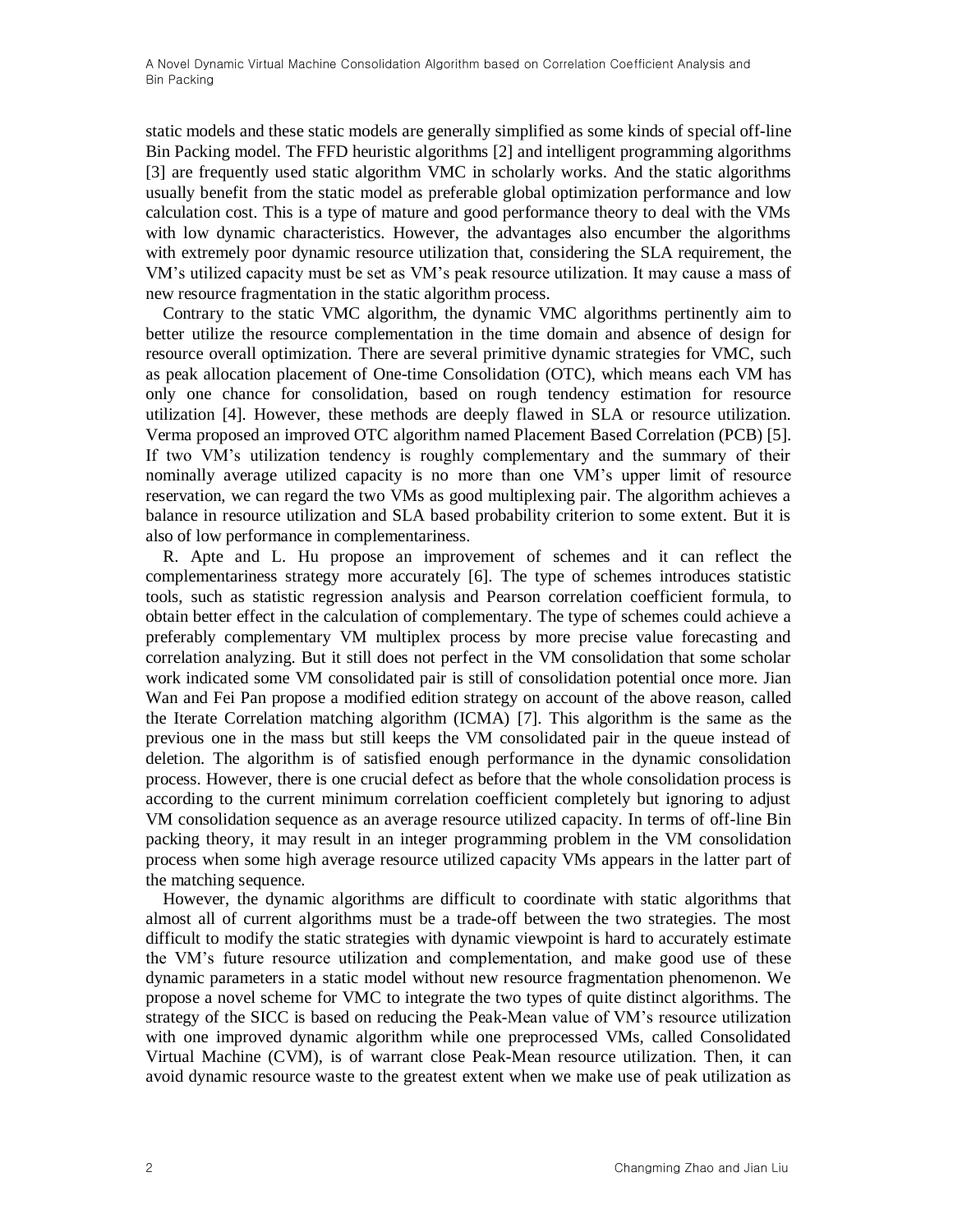VM's utilized resource capacity. The original intention of designing SICC is that the unreasonable consolidation order of dynamic complementary consolidation may influence the final resource utilization of CVMs seriously in theory when the original heavy resource utilized VMs reach a high proportion. And it is owing to the consolidation order of the dynamic consolidation ICMA algorithm completely depending on resource utilization complementary degree. According to the Correlation Coefficient Serial and Bin Packing theories, the serious drawback may result in the kind of high resource utilization VMs, known as large items in the Bin Packing model, occurring at the latter part of the VM consolidation serial randomly. And these oversize items may cause the 0-1 integer programming problem. Despite the drawback, the improved ICMA is still a highly useful algorithm when we change the algorithm optimization object from the current maximum consolidation complementary degree to the minimum average Peak-Mean difference. Once the average Peak-Mean difference is shrunk to the minimum, we can use the mean resource utilization instead of peak resource utilization and make use of FFD, which is a static Bin Packing algorithm of preferable global optimization, in theory, to complete the remaining consolidation process. Then the SICC can also achieve the overall gain similar with static algorithms much better than pure dynamic algorithms.

## **2. System models**

The basic VMC algorithms mechanic can be simplified as a two stages Bin Packing process that the primary stage combines all the task requests to dedicated VMs to ensure map all the task requests with minimization VM numbers and the second stage also map the packed VMs queue to minimization servers. In this paper, we simplify all the VM are of the same only one dimensional resource reservation capacity, called standard capacity VM. On the assumption, the complexity of the secondary stage map can be reduced to the limit and it can be more beneficial for us to analyze the SICC algorithm's principle and efficiency.



Figure 1. The main process of SICC algorithm

The proposed SICC's strategy integrates the advantages of the two types of traditional strategies. The scheme is drawn in Fig.1.Our novel algorithm makes a two-stage process. In the first stage, we segment the original VMs into three parts, named large, medium and small size VM. They respectively correspond to VM resource utilization of less than 25%, between 25% and 50% and more than 50%. Then it preprocesses these original VMs with ICMA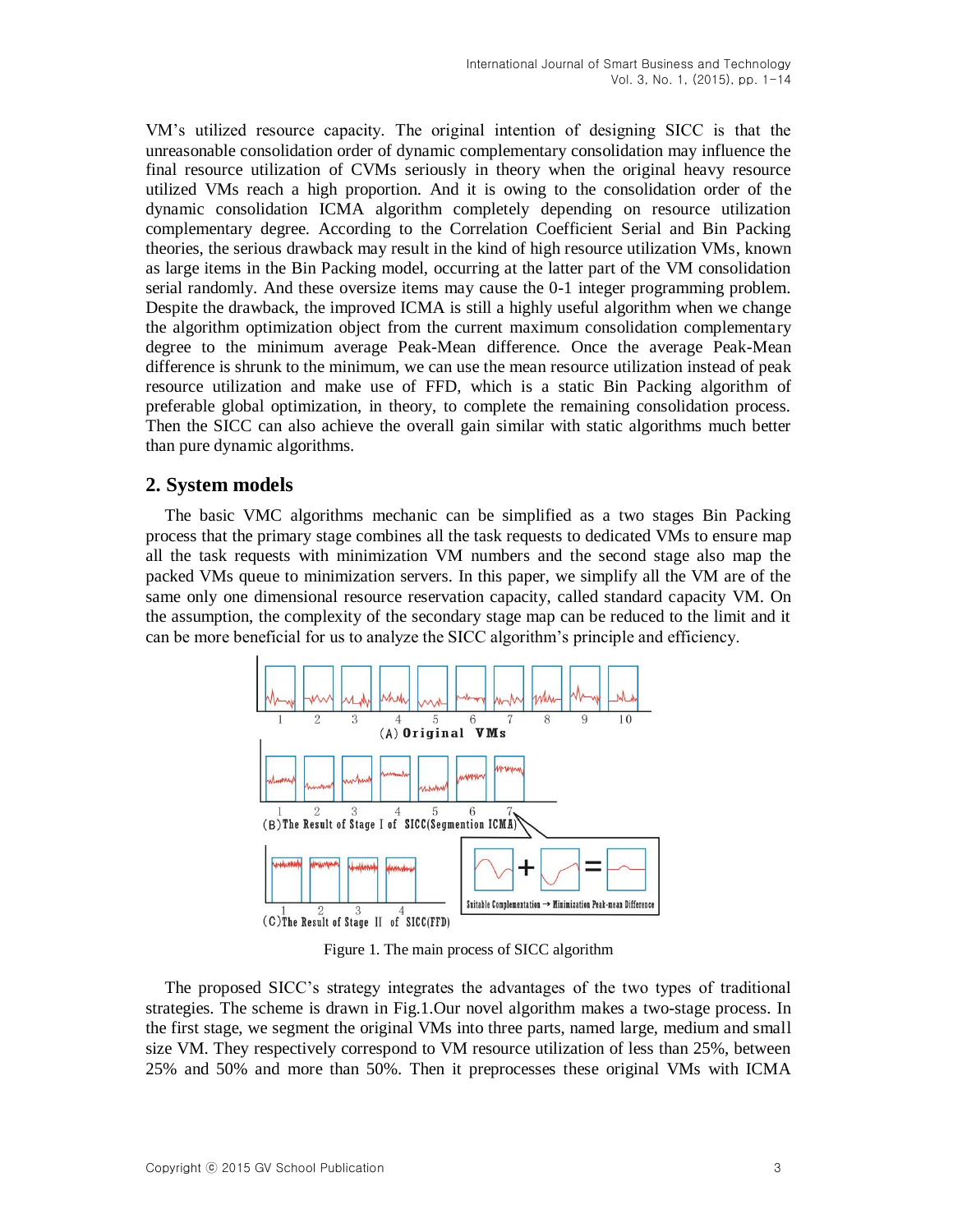separately with the condition of correlation coefficient less than negative 0.5 in every size segment and makes use of the separately preprocess CVMs to run ICMA in the global scope again. The mechanic of the Iterate Correlation matching algorithm (ICMA) is the best off-line dynamic consolidation strategy in current. The algorithm ensures the VM in Fig.1A always consolidates with the best complementation VM, known as the VMs pair corresponding to the lowest negative correlation coefficient, in the store queue. Then it needs to send the CVM back to the store queue again and iterates the process until there is no VMs pair corresponding to the negative correlation coefficient in the store queue. In Fig.1B, when the consolidation process is highly complementary, the new consolidated VM (CVM) is of comparative little difference between peak and mean utilization. CVM must reconsolidate by high global gain static algorithm FFD in Fig.1C. In the second stage, we run the preprocessed CVMs with FFD to achieve global consolidation gain. Therefore, the overall consolidation gain of SICC consists of two parts of stage gains of static gain and dynamic gain.

And we make a point that running improved ICMA segmentary and partially with some restrictive conditions may lead to the resource utilization distribution of CVM closer to uniform distribution while the average mean value and Peak-Mean difference of CVM are still fairly low and the number of CVM is minimized. Mark Allen Weiss indicates that if we can combine all the original items to a new items group as uniform distribution, it may ensure the approximation minimization amount of bins with FFD algorithm [\[8\].](#page-11-7) We provide all the specific formulation analyses in Part 3.

## **3. Proposed SICC algorithm**

As the description in Part 2, the first stage of SICC is a segmentary improved ICMA. The improved algorithm includes Auto-Regressive and Moving Average Model (ARMA) time serial analysis, Pearson linear correlation coefficient analysis. And the second stage of the SICC performs an FFD algorithm. In the progress, the ARMA analysis is used for forecasting the resource utilization of VM and Pearson linear correlation coefficient analysis is severed as the tool for searching the best complementary VM pairs. In this part, we formulate all the stages of the algorithm and give a corresponding effect analysis.

### **3.1. ARMA model and pearson correlation coefficient**

If the sample values of a random time series  $\{x_t\}$  of stationary, normality and zero-mean are correlative with not only the forward n steps value  $x_{t-1}, x_{t-2}, \dots, x_{t-n}$  and also forward m steps interference  $a_{t-1}, a_{t-2}, \dots, a_{t-m}$ . According to multiple linear regression theory, we can obtain the general ARMA model:

$$
X_{t} = \sum_{i=1}^{n} \phi_{i} x_{t-i} - \sum_{j=1}^{n} \theta_{j} a_{t-j} + a_{t} \qquad a_{t} \in N(0, \sigma_{n}^{2})
$$
(1)

Based on equation (1), we can establish one type of short-range dependence forecast for the resource utilization in a period time future. In this paper, we adopt 1440 sampling points totally to stand for one day time series.

When we estimate the time series of all the original VMs, we can search for the current best complementary VMs pair. We set the  $\left\{x_i^1\right\}$  $x_t^1$  and  $\left\{ x_t^2 \right\}$  $x_t^2$  stands for the resource utilization of two VMs in the future with the ARMA model. Then the Pearson linear correlation coefficient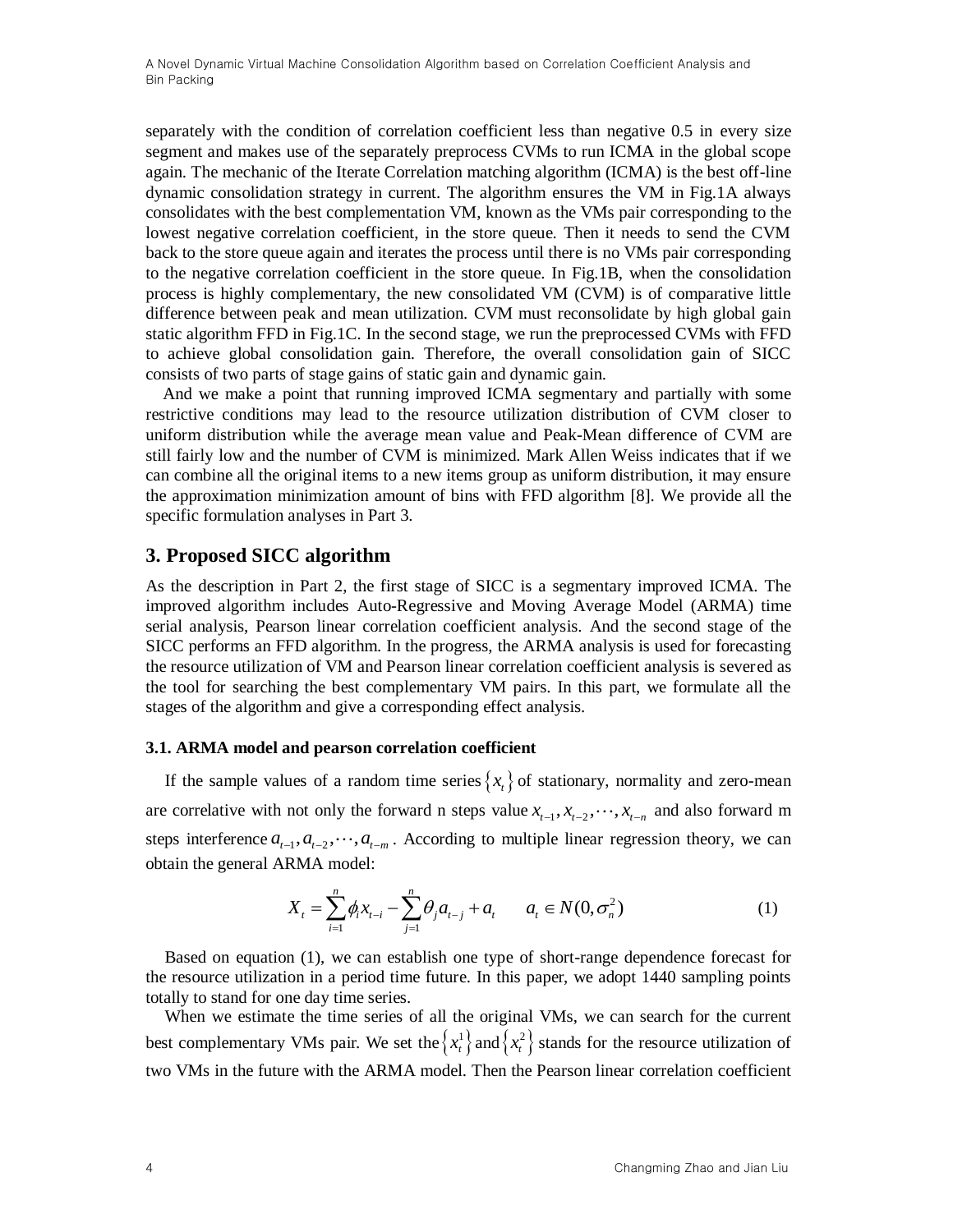can be defined as follows:

$$
r = \frac{\sum_{t=1}^{1440} (X_t^1 - \bar{X}^1)(X_t^2 - \bar{X}^2)}{\sqrt{\sum_{t=1}^{1440} (X_t^1 - \bar{X}^1)^2} \sqrt{\sum_{t=1}^{1440} (X_t^2 - \bar{X}^2)^2}}
$$
(2)

In equation (2), the coefficient r is a baseline to measure the correlation of two VMs. The value of coefficient r is of fluctuation between negative 1 to positive 1. When the value equals negative 1, it stands for the two VM's complete negative correlation. And when the value equals positive 1, it stands for the two VM's complete positive correlation. A complementary VM pair corresponds to a negative r value. In particular, we define consolidation which its an r-value less than negative 0.5 as a high complementary consolidation. The relative concept is used in follow SICC analysis.

#### **3.2. Proposed SICC algorithm**

In the section, we discuss the SICC algorithm based on two aspects, including the correlation coefficient serial analysis and VM Peak-Mean difference value analysis. According to the two characteristics, we illustrate the theory fundamentals for SICC algorithm design.

#### **3.2.1. The correlation coefficient serial analysis**

First of all, we introduce the concept of Correlation Coefficient Serial (CCS) in the algorithm efficiency analysis. The CCS assembles all the correlation coefficients of VM consolidation as their time series in an entire algorithm process. Basically, in some regression statistics research works, the correlation coefficient of two sample sequences can be used to reflect the complementary degree of the two sample sequences. Therefore, the CCS can illustrate the both global and local characteristics of the correlation coefficient serial. The [Figure 2] describes a typical CCS based on the One-Time Consolidation (OTC) algorithm.



Figure 2. A typical CCS based on an OTC algorithm

As shown in [Figure 2], the typical correlation coefficient serial is a monotone increasing function about the consolidation time series. It is because the correlation consolidation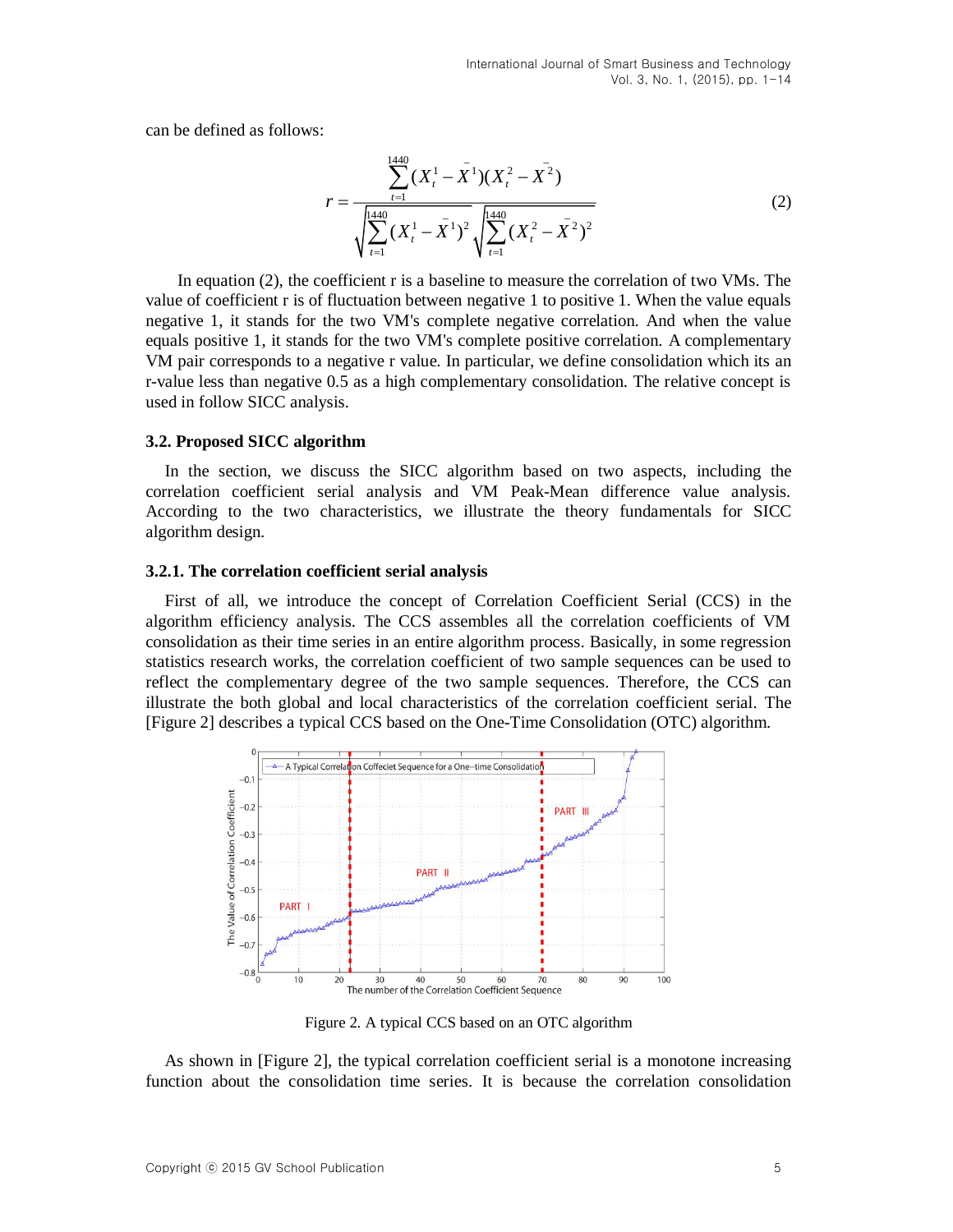algorithms always select the VMs pair, which possesses the current global minimal correlation coefficient, for consolidating. In the figure, the correlation coefficient serial can be divided into three parts. Part I has a low correlation coefficient value and sharp acceleration value. Part II includes the correlation coefficient samples with medium correlation coefficient value and gentle acceleration. Furthermore, the samples in Part III are of both correlation coefficient values and high acceleration values. One good improved algorithm should increase the consolidation chances in Part I and Part II area as much as possible.



Figure 3. The CSS control group between ICMA and OTC

[Figure 3] provides an algorithm efficiency control group between ICMA and OTC algorithms with CCS. It is shown that ICMA is true of longer CCS than OTC. However, the increment samples of CCS by ICMA are mainly distributing in Part III that the number of sample points in ICMA is nearly the same as the OTC in Part I and Part II. And the values of corresponding samples in ICMA and OTC are no evident difference till the deviation point appearing at the end of Part II. Therefore, the schedule of ICMA is still not a perfect algorithm improvement method that all the new increment consolidation chances belong to low complementation consolidation.

To achieve higher consolidation gain than OTC and ICMA, the first method we proposed is VM randomized grouping. The randomization method divides all the raw VMs into several groups. Therefore, it may be impossible to achieve a global minimization correlation coefficient inside any one VM group. But we can obtain more suboptimal results in every group. Hence, the output CCS can keep more samples in Part I and Part II than ICMA and OTC which belongs to the conventional scheduling and consolidation process. We utilize the concept as one important component in our proposed algorithm SICC.

#### **3.2.2. The peak-mean difference value snalysis**

We introduce Peak Utilization Bar (PUB) to measure the algorithm efficiency. The CCS includes the correlation coefficient to each consolidation incomplete algorithm progress and PUB illustrates the nominal resource utilization of each VM of the actual algorithm result.

The primary problem is defining the Peak Resource Utilization (PRU) model of CVM and researching the way to measure the influence, which is caused by correlation coefficient value, to PRU.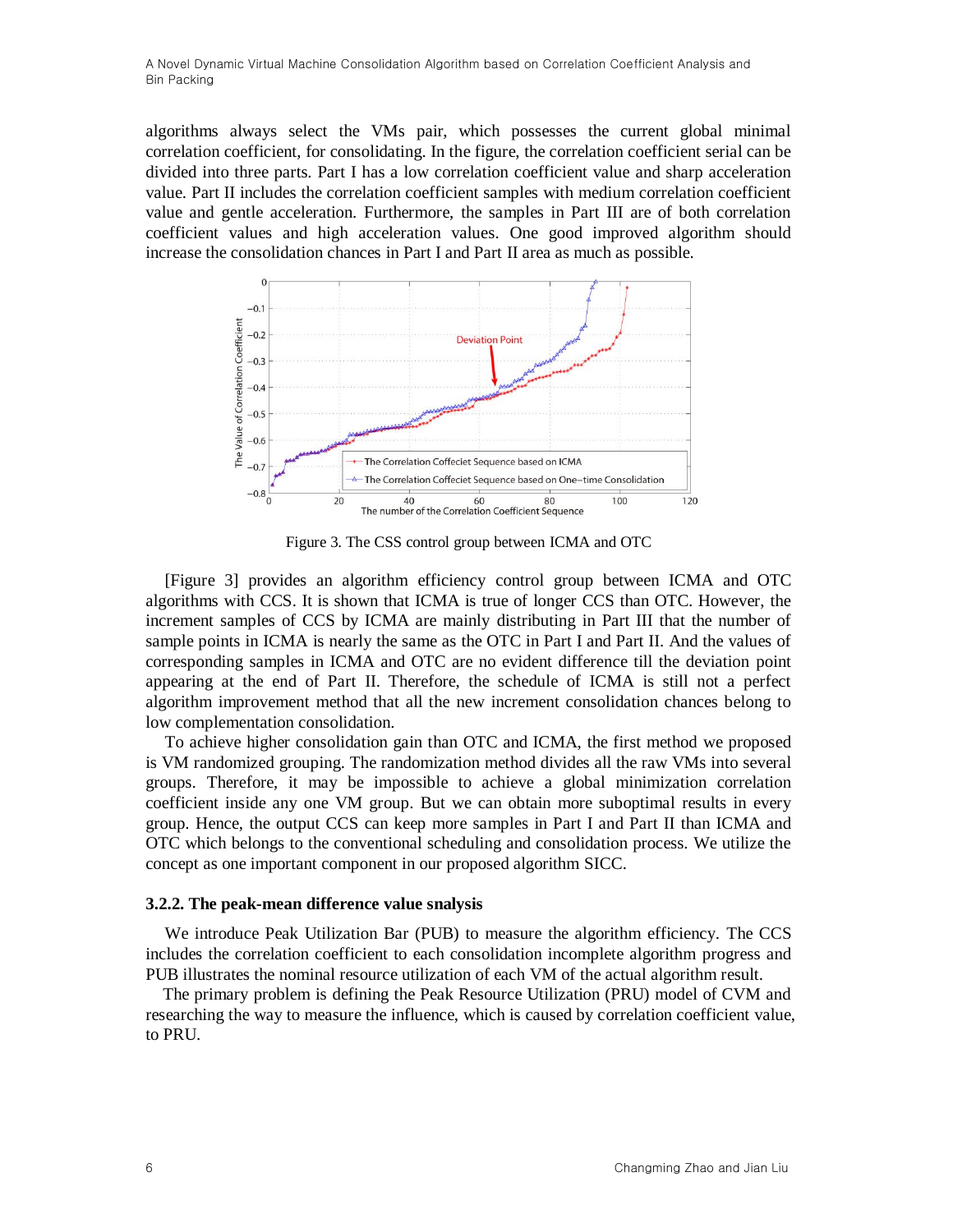We assume the PRU of the *ith* VM is  $P_i$ , and the vector serial of resource utilization of the *ith* VM is  $\vec{S}_i$ , in which limits  $i \in [1,2]$ . Then, the PRU of the CVM is expressed as:

$$
P_{CVM} = \max(\overrightarrow{S_1} + \overrightarrow{S_2})
$$
  
s.t. mean( $\overrightarrow{S_1}$ ) + mean( $\overrightarrow{S_2}$ )  $\leq P_{CVM} \leq \max(\overrightarrow{S_1}) + \max(\overrightarrow{S_2})$  (3)

Because the serial  $S_i$  is a vector stochastic process, it is no possible to estimate the peak point  $S_{CVM}$  without calculation the summary of the serials of  $S_1$  and  $S_2$ . The PRU of  $P_{CVM}$  may be influenced by the values and positions of PRU points of the two original VMs more than the complementary degree of two original VMs.



Figure 4. The PRU analysis of a case of '-0.42'correlation coefficient

For example, [Figure 4] is a sketch to show a simple case about the uncertainty between the correlation coefficient of VMs and the PRU of CVM. In the figure, the correlation coefficient is only '-0.42'. We can estimate the coefficient value by the relatively high complementation degree. But the CVM from the two VMs still has a positive correlation and high value PRU. Therefore, we cannot simply assert the correlation between the low correlation coefficient and low PRU.



Figure 5. The average PMD at different correlation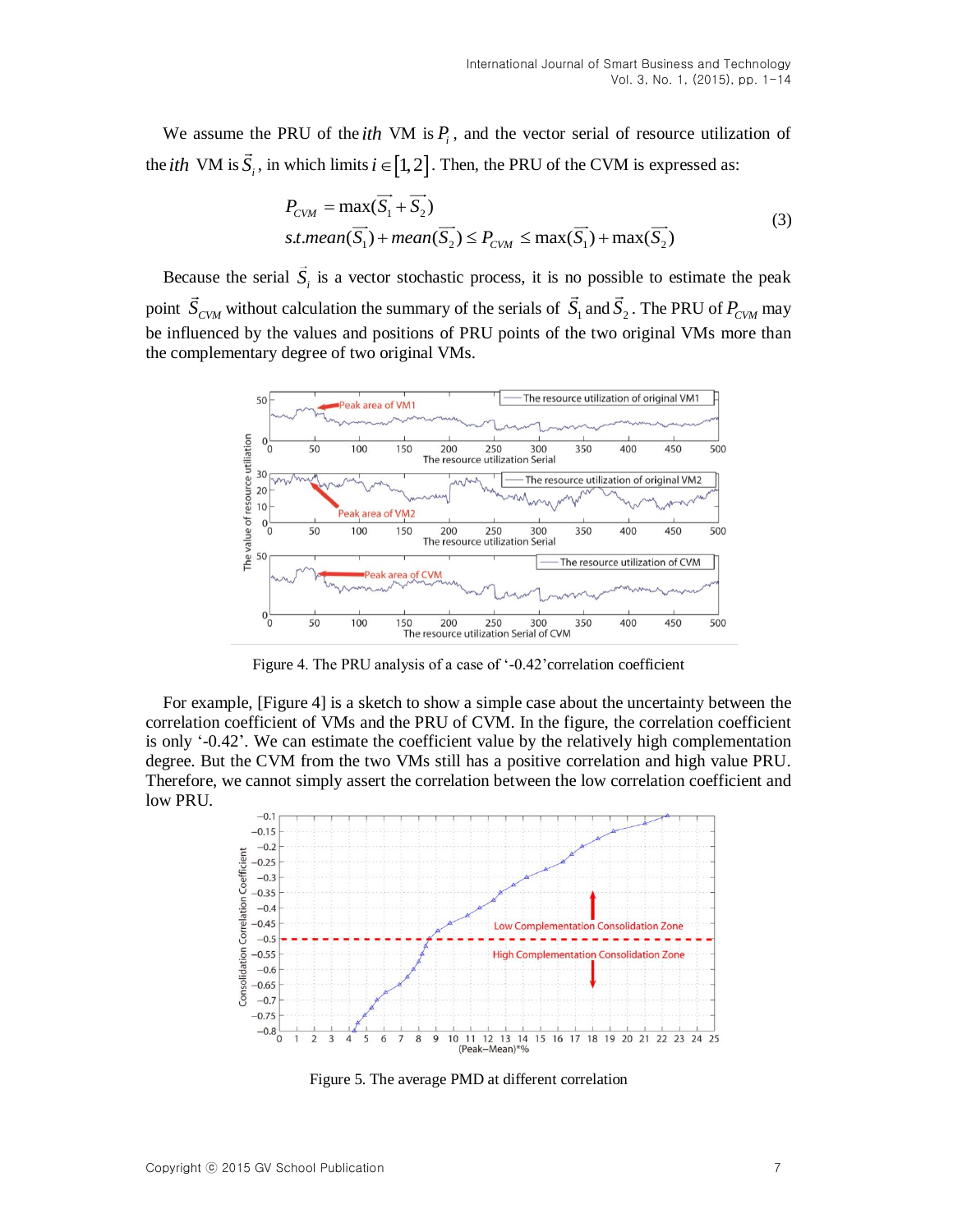However, other research results indicate there is also some connection between these two parameters. We analyze more than one hundred thousands of negative correlation coefficient instances in thousands of simulation experiments to get the regression statistics to result that the corresponding difference between PRU and mean resource utilization of CVM can contain in a relatively small and linear when the correlation coefficient is less than *N*0.5

The data in Fig.5 indicate if the correlation coefficient is less than negative 0.5, the difference of Peak mean difference (PMD) is less than 8.63% typical reservation resource. Then, we can get the rule as follow: When the correlation coefficient of one pair of VMs is less than negative 0.5, there is a value of PRU satisfying:

$$
P_{CVM} \approx mean(\overrightarrow{S_1} + \overrightarrow{S_2})
$$
  
s.t. CorrelationCoefficient  $\le -0.5$  (4)

In other words, if the correlation coefficient (CC) of one VMs pair is less than negative 0.5, we can make use of the mean value of CVM instead of PRU without fear of resource wasting. This is the second method to improve algorithm efficiency.

On the other hand, another crucial problem of this section is to research and improve the VM consolidation order in ICMA. Most of our research results point to the drawback of low resource utilization on unreasonable VMs consolidation orders. We assume SICC has a twostage VMs consolidation process. All the VMs reduce the dynamic characteristics in the first stage by a type of improved ICMA. And the ideal algorithm can ensure that the newly generated VM-CVM group is suitable for the traditional static FFD process.

We assume  $S = (s_1, s_2, \dots, s_n)$  is the current original VMs group. And the sequence  $B = (b_1, b_2, \ldots, b_m)$  is the current CVMs and VM mix serials. We set  $DistU(B)$  to stand for the ratio of the utilization upon 50% CVMs to the amount of group mixed CVMs and VMs and  $DistR(b_1, b_2)$  to stand for the correlation coefficient of pair  $(b_1, b_2)$ .

In Stage I of SICC, we can integrate use the method mentioned in Chapter 3.2.1 and equation-(4) to reduce the Peak-Mean value of remaining CVMs. In the process of Stage I, we should prohibit the original VMs of utilization less than 25% dynamic consolidating with each other to be the CVM of utilization between 40% to 50%, it also prohibits the pair  $(b_1, b_2)$  of  $Dist R(b_1, b_2)$  more than negative 0.5 consolidating. The theorem can effectively avoid the CVMs of over-high utilization consolidated too much and save the VMs of utilization below 25% for stage II as much as possible. Based above conditions, in stage II, we can make good use of FFD to achieve more order gain [\[9\].](#page-11-8)

In Stage II of SICC, it can achieve the minimization number of CVMs when the original distribution of CVMs resource utilization matches uniform distribution. According to Bin Packing theory, the Bin Packing algorithm can get the best average behavior when the capacities of items form with a uniform distribution. In theory, if there are N items with pure uniform distribution, the best packing result is  $N/2$  [\[10\].](#page-11-9)

To solve the problems mentioned above, we develop the improved algorithm SICC, which is executed, based  $ICMA_{-0.5}$  and the FFD algorithm. In these algorithms, we use 'CC' to denote the correlation coefficient and ' $Coeff_{min}$ ' to express the minimization correlation coefficient in the correlation coefficient matrix. Finally, the term 'resource utilization' is abbreviated to 'RU'.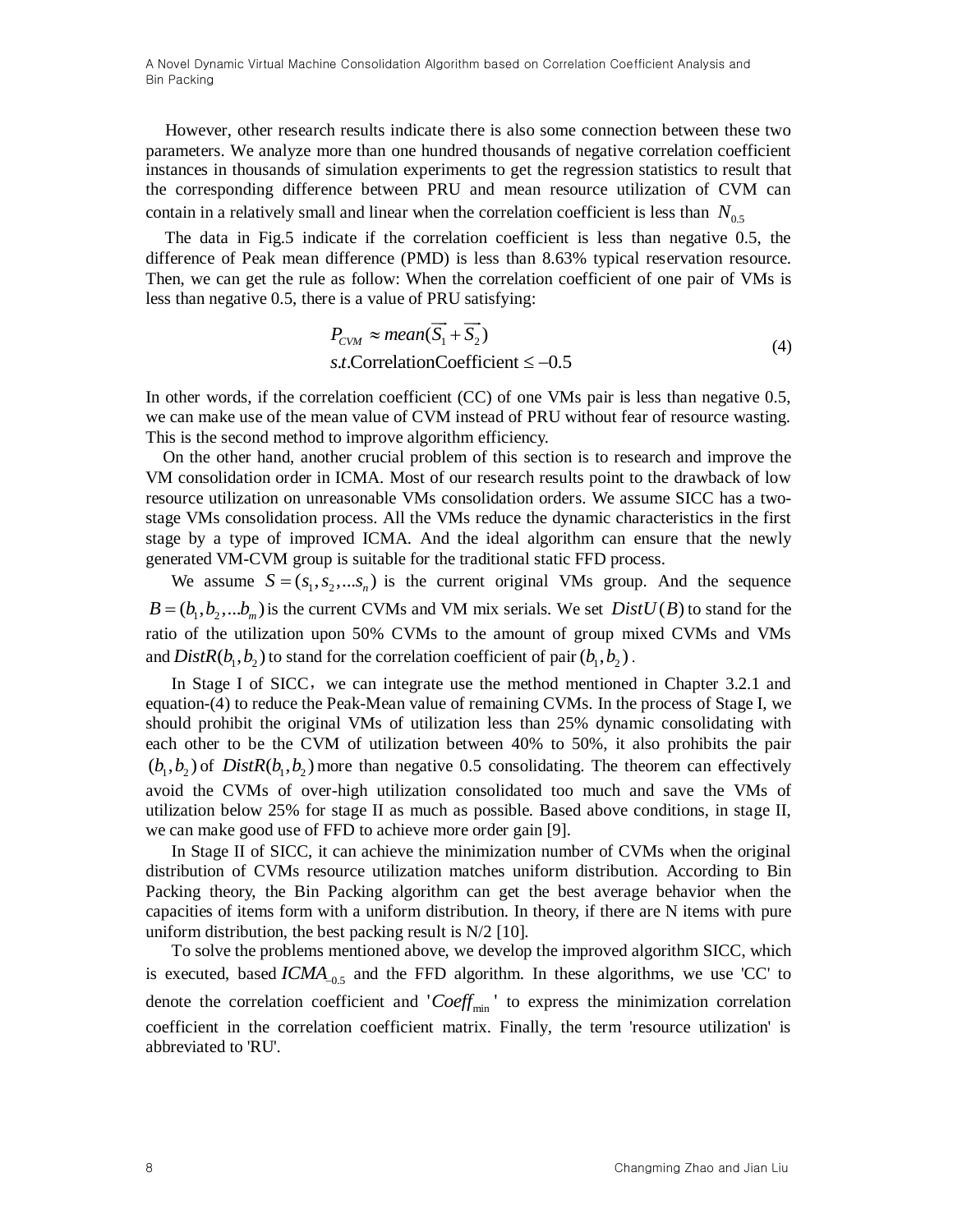The algorithm  $ICMA_{-0.5}$  is denoted as **Algorithm1** and the algorithm SICC is denoted as **Algorithm2**.

### $\boldsymbol{A}$ lgorithm $\boldsymbol{1}$   $ICMA_{-0.5}$

- -----------------------------------------------------------------------------------------------1 Make all the current N VMs/CVMs in the store group . *for consolidation*
- 2 Make a N × 1440 raw sample data matrix as the equation  $-$ (1) and a  $N \times N$  CC matrix correspoinding to the store *group as the equation*  $-(2)$ .
- 3 Find the Coeff<sub>min</sub> in the matrix.

If  $Coeff_{min} \le -0.5 \& PRU_{CVM} \le 100\%$ 

- Set  $N = N 1$ ;
- Record the current  $Coeff_{min}$ ;
- Replace the two VMs with the new CVMs in the
	- $(N-1)$  × 1440 raw sample data matrix and

 $(N-1)\times(N-1)$  CC matrix ;

### else if  $Coeff_{min} \le -0.5 \& PRU_{CVM} > 100\%$

• Set  $Coeff_{min} =1$  and Return to Step 3

else if  $Coeff_{min} > -0.5$ 

• Algorithm end

-----------------------------------------------------------------------------------------------

#### Algorithm2 SICC

| 1 Divide all the original VMs into 3 sections,                         |
|------------------------------------------------------------------------|
| If $RU < 25\%$                                                         |
| • make VMs in section1, and run ICMA <sub>-0.5</sub> in section1;      |
| else if $25\% < RU < 50\%$                                             |
| • make VMs in section 2, and run ICMA <sub>-0.5</sub> in section 2;    |
| else if $RU > 50\%$                                                    |
| • make VMs in section3, and run ICMA <sub>-0.5</sub> in section3;      |
| 2 Combine all the rest VMs/CVMs together from the Step 1               |
| and run $ICMA_{-0.5}$ again.                                           |
| 3 Calculate each PRU <sub>CVM</sub> of the raw sample data matirx from |
| Step 2, and store $PRU_{CVM}$ sequence in a list.                      |
| 4 Descending sort the $PRU_{\text{c}vM}$ list and run FFD algorithm    |
| with the descending list.                                              |
|                                                                        |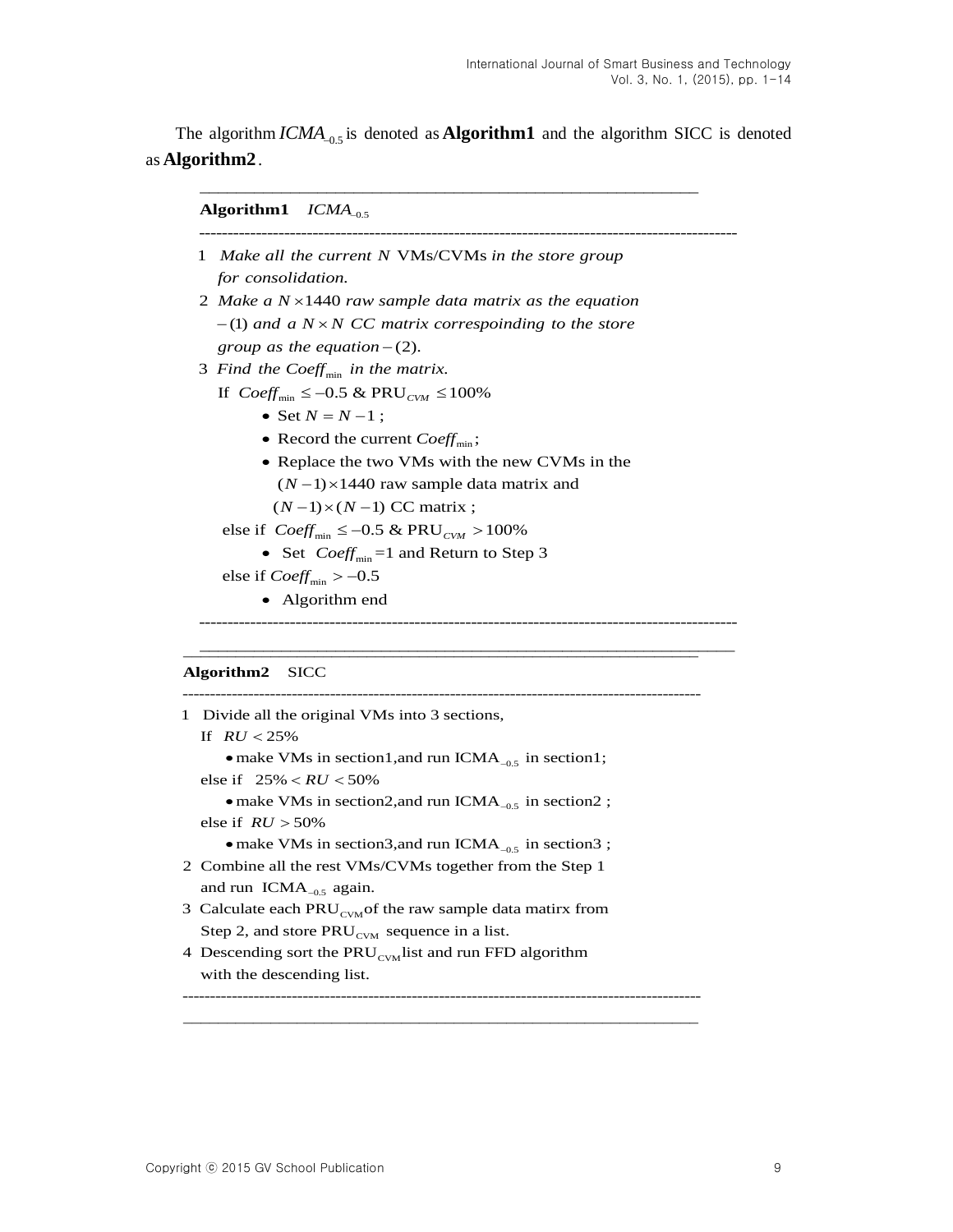## **4. Simulation results**

In the Section, we provide extensive simulations to evaluate the performance of the proposed SICC algorithm and then compare it with that of the ICMA instance. Throughout these simulation studies, we assume the system includes 195 original VMs of real resource utilization and the primary system runs with the SICC algorithm and the secondary system runs with the ICMA. The peak resource utilization of 195 original VMs distributes as the condition that means equaling to 30% standard VM capacity and standard equaling to deviation 15% standard VM capacity [\[11\]\[12\].](#page-11-10) In these original VMs, there are 17 small VMs, 136 medium VMs and 42 large VMs, corresponding to less than 25%, between 25% with 50% and more than 50% respectively.



Figure 6. The CSS control group between the first stage of SICC and ICMA

First, as our description in the above chapter, the CCS of SICC has more correlation coefficient samples in Part I and Part II area of Fig.6. Hence, Fig.6 proves that the SICC algorithm can make use of the relative higher correlation coefficient of each VM pair to exchange more consolidation chances in Part I and Part II. The characters can ensure the SICC algorithm achieves a lower average correlation coefficient value in its first stage than ICMA and OTC. Meanwhile, the SICC can also permit VMs to consolidate another VM with a low correlation coefficient in the latter part of CSS. As regards the VMs with high mean resource utilization and low consolidation potential, the characteristic can cause enormous efficiency impact in the consolidation process.



Figure 7. The CVM number contrast between stage I of SICC and ICMA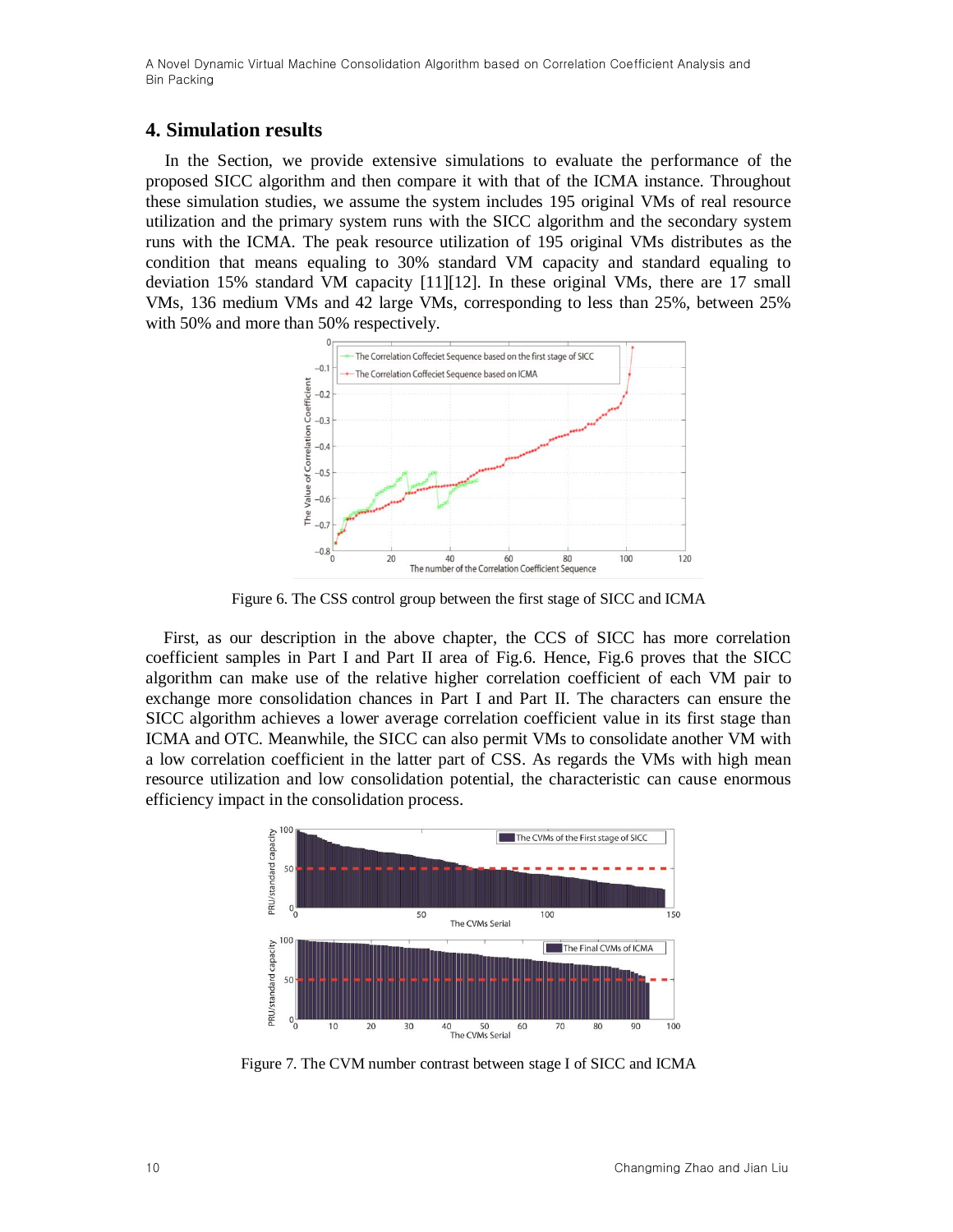Second, [Figure 7] draws the utilized capacity contrast between ICMA and ideal algorithm SICC in Stage I. Compare with the No.1 and No.2 figure in [Figure 7], it is obvious that the ICMA is of fewer rest CVMs but also less reconsolidation potential. It is because almost all of the rest CVMs are over the threshold of 50 % reservation capacity of one standard CVM. In other words, excessive consolidation maybe not a good selection in stage I when it may result in a CVM with too high resource utilization. Therefore, in stage I, we should monitor the consolidation process in case overmuch small VM, known as less than 25% of standard resource reservation, are sent to consolidate with each other under the low complementary conditions.



Figure 8. The final CVM number contrast between SICC, ICMA and OTC

Finally, we depict the rest CVMs between ICMA and SICC after the second stage of the algorithm as the same initial conditions of Fig.8. The result shows the final rest CVMs of SICC are less than the rest CVMs of ICMA and OTC. The average peak resource utilization of SICC is less than the parameter of ICMA by 13% and the parameter of OTN by 24%. It also dedicates that this algorithm is adept at VMs consolidation efficiency and reasonable consolidation order.

# **5. Conclusion**

In this paper, we study the problem of VM consolidating in peak resource utilization under time-variant conditions. First of all, it is the unreason consolidation order that we focus on the dynamic consolidation algorithm of ICMA and indicate the main drawback to decrease performance improvement of ICMA. Besides, we also formulate an unreason consolidation order problem with Correlation Coefficient Serial analysis and Peak-Mean difference value analysis. We propose a novel VM consolidation algorithm, called SICC, to integrate the advantages of the dynamic and static consolidation algorithms based on reducing the Peak-Mean difference value of the VM and the order gain of the FFD algorithm. Finally, the results show that the proposed algorithm can sharply increase the probability of high complementation consolidation and reduce the Peak-Mean difference value of consolidation VMs pair in the given conditions. Both the works improve the algorithm efficiency for resource utilization significantly. In future work, we will investigate the proposed algorithm in a two-dimensional resource reservation process.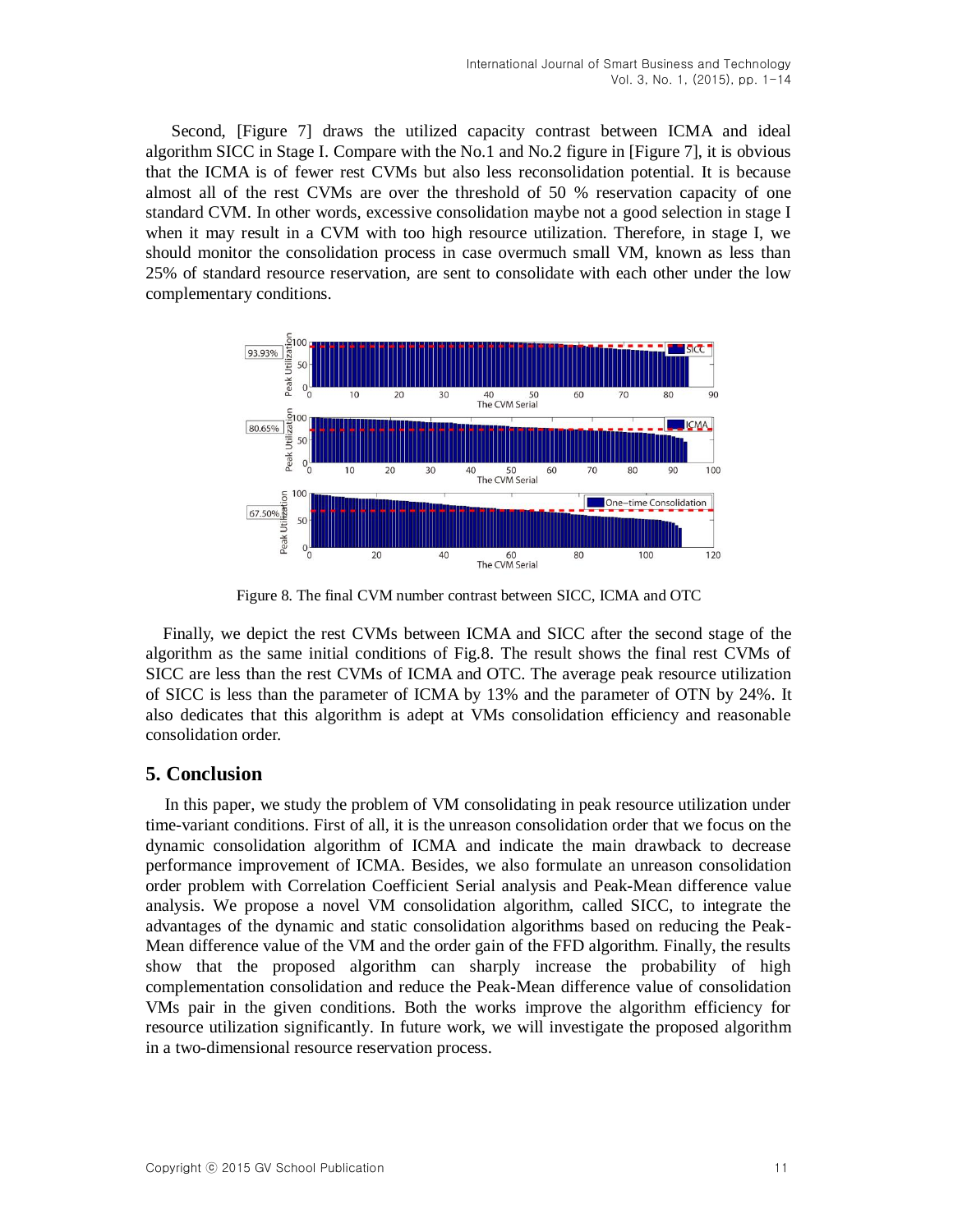# **Acknowledgment**

This work is supported by the National Major Projects (No. 2015ZX03001013-002), the National Natural Science Foundation of China (No. 61173149), the Fundamental Research Funds for the Central Universities, and the Beijing Higher Education Young Elite Teacher Project.

## **References**

- <span id="page-11-0"></span>[1] C. Papagianni, A. Leivadeas and S. Papavassiliou, "On the Optimal Allocation of Virtual Resources in Cloud Computing Networks", IEEE Transactions on Computers, vol.62, no.6, **(2013)**
- <span id="page-11-1"></span>[2] A. Beloglazov, J. Abawajy and R. Buyya, "Energy-aware Resource Allocation Heuristics for Efficient Management of Data Centers for Cloud Computing", Future Generation Computer Systems, vol. 28, no. 5, May, pp. 755-768, **(2012)**
- <span id="page-11-2"></span>[3] R. Buyya, R. Ranjan and R.N. Calheiros, "Intercloud: Utility-Oriented Federation of Cloud Computing Environments for Scaling of Application Services", Algorithms and Architectures for Parallel Processing, Computer Science, vol.608, pp. 13-31, **(2010)**
- <span id="page-11-3"></span>[4] X. Meng, C. Isci, J. Kephart, L. Zhang, E. Bouillet and D. Pendarakis, "Efficient Resource Provisioning in Compute Clouds Via VM Multiplexing[C]", The 7th International Conference on Autonomic Computing (ICAC), New York, USA, pp.11-20, **(2010)**
- <span id="page-11-4"></span>[5] A. Verma, G. Dasgupta, T. K. Nayak, D. Pradita and R. Kothari, "Server Workload Analysis for Power Minimization Using Consolidation", USENIX Annual Technical Conference, **(2009)**
- <span id="page-11-5"></span>[6] R. Apte, L. Hu, K. Schwan and A. Ghosh, "Discovering Dependencies between Virtual Machines Using CPU Utilization[C]", USWNIX The 2nd Conference on Hot Topics in Cloud Computing (HotCloud), Berkeley, California, USA, pp.17-23, **(2010)**
- <span id="page-11-6"></span>[7] J. Wan, C.F. Jiang, X.H. Xu and F. Pan, "Placement Strategy of Virtual Machines Based on Workload Characteristics", IEEE 26th International Parallel and Distributed Processing Symposium Workshops and PhD Forum (IPDPSW), **(2012)**
- <span id="page-11-7"></span>[8] M.A. Weiss, "Data Structures and Algorithm Analysis in C", Second Edition, Pearson Education Inc., Chapter 10. 1. 3 Approximation Algorithms for Bin Packing
- <span id="page-11-8"></span>[9] J.L. Bentley and D.S. Johnson, "Some Unexpected Expected Behavior Results for Bin Packing", STOC'84 Proceedings of the Sixteenth Annual ACM Symposium on Theory of Computing, pp. 279-288.
- <span id="page-11-9"></span>[10] P.A. Dinda, "The statistical properties of host load", Fourth Workshop on Languages, Compilers, and Run-Time Systems for Scalable Computers, pp. 1-23.
- <span id="page-11-10"></span>[11] S. Martello and P. Toth, "Knapsack problems: Algorithms and Computer Implementations", Wiley
- [12] A. Mishra, J.L. Hellerstein and W. Cirne, "Towards characterizing cloud backend workloads: Insights from google compute clusters", ACM Sigmetrics Performance Evaluation Review, vol.37, no. 4, pp.34-41, **(2009)**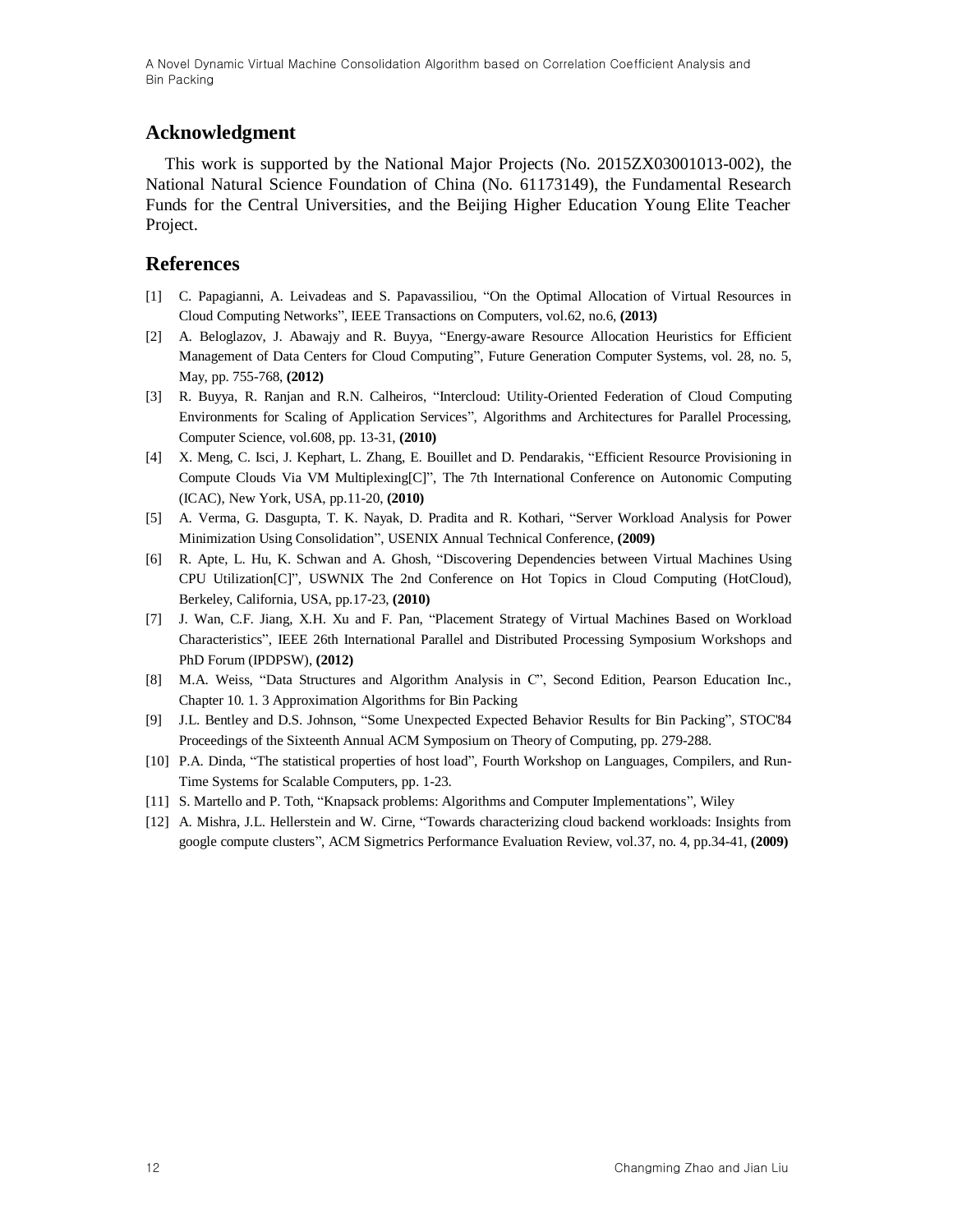# **Authors**



**Changming Zhao** received his B.S. degree in Sichuan University, China, in 2007, the Msc degree in Communication Engineering from The University of Manchester, UK, in 2009. He is currently a PHD candidate in the School of Communication and Information Engineering from University of Electronic Science and Technology of China. His research interests include resource virtualization, C-RAN and Next Generation Networks.



**Jian Liu** received his B.S. degree in Automatic Control Theory and Applications from Shandong University, China, in 2000, and the Ph.D. degree in School of Information Science and Engineering from Shandong University in 2008. He is currently an associate professor of University of Science and Technology (USTB), Beijing, China. His research interests include cognitive radio networks, mobile mesh networks, and LTE-A.